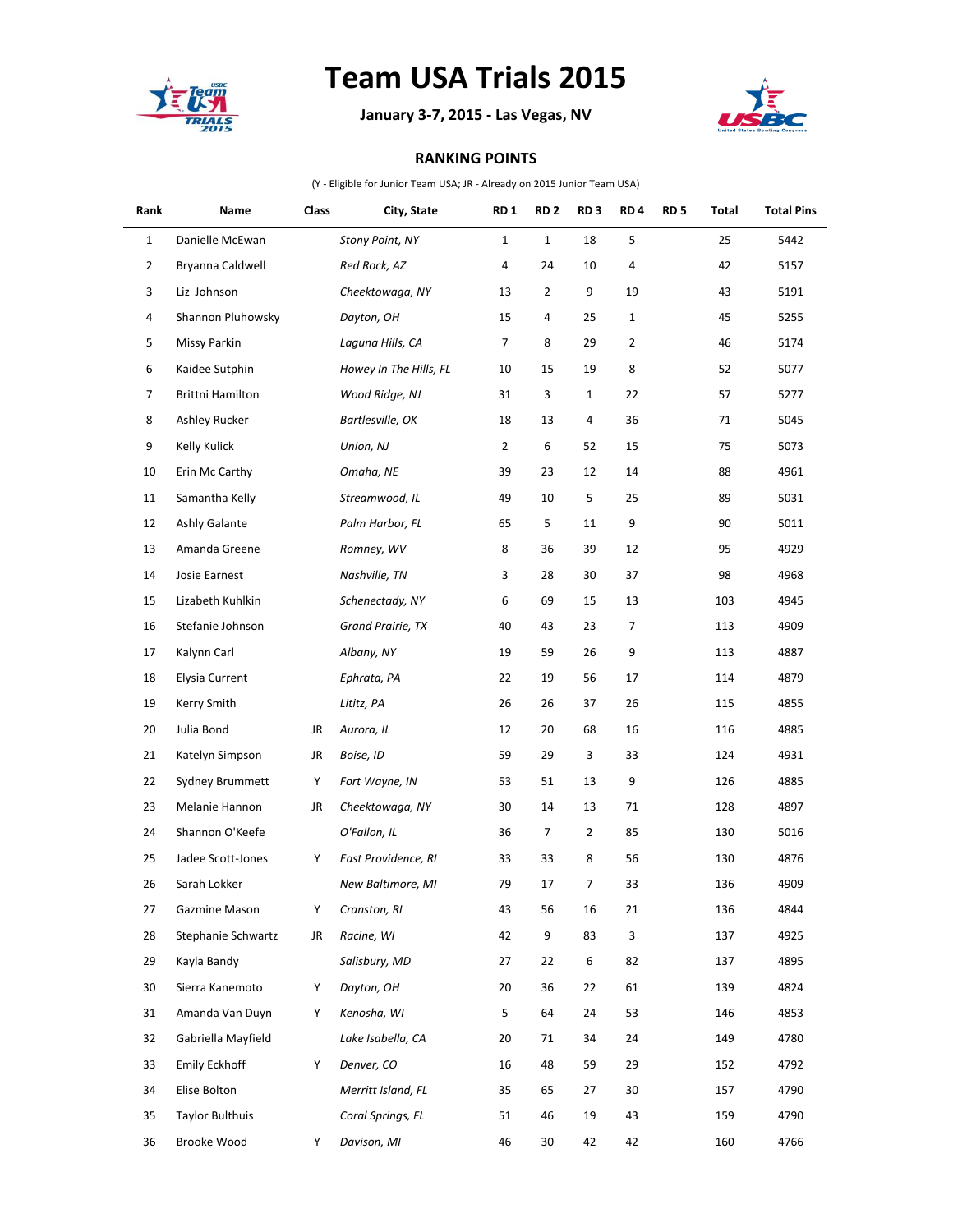|                         |   | Marengo, IL             | 27  | 30  | 21  | 92 | 170 | 4756 |
|-------------------------|---|-------------------------|-----|-----|-----|----|-----|------|
| <b>Holly Harris</b>     |   | Wichita, KS             | 77  | 17  | 31  | 47 | 172 | 4774 |
| Brianna Amidon          |   | Pittsfield, MA          | 11  | 58  | 50  | 56 | 175 | 4762 |
| Nicole Parkhurst        |   | Utica, NY               | 14  | 24  | 60  | 77 | 175 | 4745 |
| Mary Wells              | Υ | Westerville, OH         | 25  | 40  | 58  | 55 | 178 | 4740 |
| Megan Kelly             |   | Dayton, OH              | 67  | 11  | 82  | 23 | 183 | 4759 |
| Kimi Davidson           |   | Azle, TX                | 17  | 42  | 107 | 27 | 193 | 4671 |
| Briana Zabierek         | Υ | Lockport, IL            | 33  | 66  | 55  | 46 | 200 | 4691 |
| Angela Falgoust         | Υ | Baton Rouge, LA         | 57  | 38  | 33  | 74 | 202 | 4681 |
| Katie Stark             | Υ | Groveland, FL           | 60  | 61  | 62  | 20 | 203 | 4698 |
| Lynda Barnes            |   | Double Oak, TX          | 71  | 32  | 38  | 63 | 204 | 4693 |
| Heather Melvin          |   | Wichita, KS             | 47  | 50  | 43  | 64 | 204 | 4691 |
| Anna Groce              | Υ | Kernersville, NC        | 93  | 35  | 73  | 5  | 206 | 4739 |
| Samantha Wallace        | Υ | Woodbridge, VA          | 22  | 45  | 108 | 32 | 207 | 4627 |
| Kiara Grant             | Υ | Austin, TX              | 56  | 11  | 79  | 64 | 210 | 4704 |
| Casey Goettel           | Υ | St. Charles, MO         | 87  | 39  | 50  | 35 | 211 | 4675 |
| Jessica Mellott         | Υ | Lauderhill, FL          | 57  | 97  | 17  | 44 | 215 | 4659 |
| Leea Haworth            |   | Tumwater, WA            | 27  | 54  | 53  | 87 | 221 | 4635 |
| <b>Giselle Poss</b>     | Y | Montgomery, IL          | 81  | 47  | 34  | 60 | 222 | 4662 |
| Jackie Carbonetto       |   | <b>Blauvett, NY</b>     | 82  | 81  | 32  | 31 | 226 | 4626 |
| Jennafer Mellott        |   | Lauderhill, FL          | 55  | 60  | 63  | 51 | 229 | 4639 |
| Heather D'Errico        |   | Rochester, NY           | 9   | 87  | 70  | 68 | 234 | 4632 |
| Tara Quinlan            | Υ | Lebanon, IL             | 74  | 41  | 79  | 41 | 235 | 4620 |
| Ashley Dunn             | Υ | Palmdale, CA            | 78  | 16  | 104 | 38 | 236 | 4616 |
| <b>Heather Penatzer</b> | Υ | Tucson, AZ              | 63  | 68  | 34  | 75 | 240 | 4610 |
| Stephanie Zavala        | Υ | Downey, CA              | 38  | 62  | 94  | 48 | 242 | 4585 |
| Kalyn Washburn          |   | Tucson, AZ              | 98  | 77  | 41  | 28 | 244 | 4606 |
| Amanda Fry              | Υ | Antelope, CA            | 104 | 34  | 28  | 83 | 249 | 4591 |
| Kendyll Dellinger       | Υ | Indian Trail, NC        | 89  | 81  | 44  | 39 | 253 | 4577 |
| Carly Thomas            | Υ | Frederick, MD           | 37  | 97  | 47  | 73 | 254 | 4554 |
| Crystal Elliott         | Υ | Melbourne, FL           | 47  | 63  | 72  | 88 | 270 | 4547 |
| Shawna Lane-Strause     |   | Tucson, AZ              | 75  | 43  | 95  | 58 | 271 | 4542 |
| Lauren Pate             | Υ | Inver Grove Heights, MN | 52  | 70  | 65  | 86 | 273 | 4544 |
| Nicole Mikaelian        | Υ | Macomb, MI              | 43  | 107 | 76  | 48 | 274 | 4502 |
| Christina Halen         |   | Kennesaw, GA            | 65  | 79  | 83  | 52 | 279 | 4535 |
| Melanie Crawford        | Υ | Allen, TX               | 101 | 103 | 57  | 18 | 279 | 4530 |
| Catherine Prather       | Υ | Wichita, KS             | 73  | 84  | 78  | 45 | 280 | 4518 |
| Becca Pittser           |   | Huntersville, NC        | 53  | 94  | 97  | 40 | 284 | 4472 |
| Adel Wahner             | Υ | Las Cruces, NM          | 76  | 48  | 75  | 91 | 290 | 4515 |
|                         |   |                         |     |     |     |    |     |      |